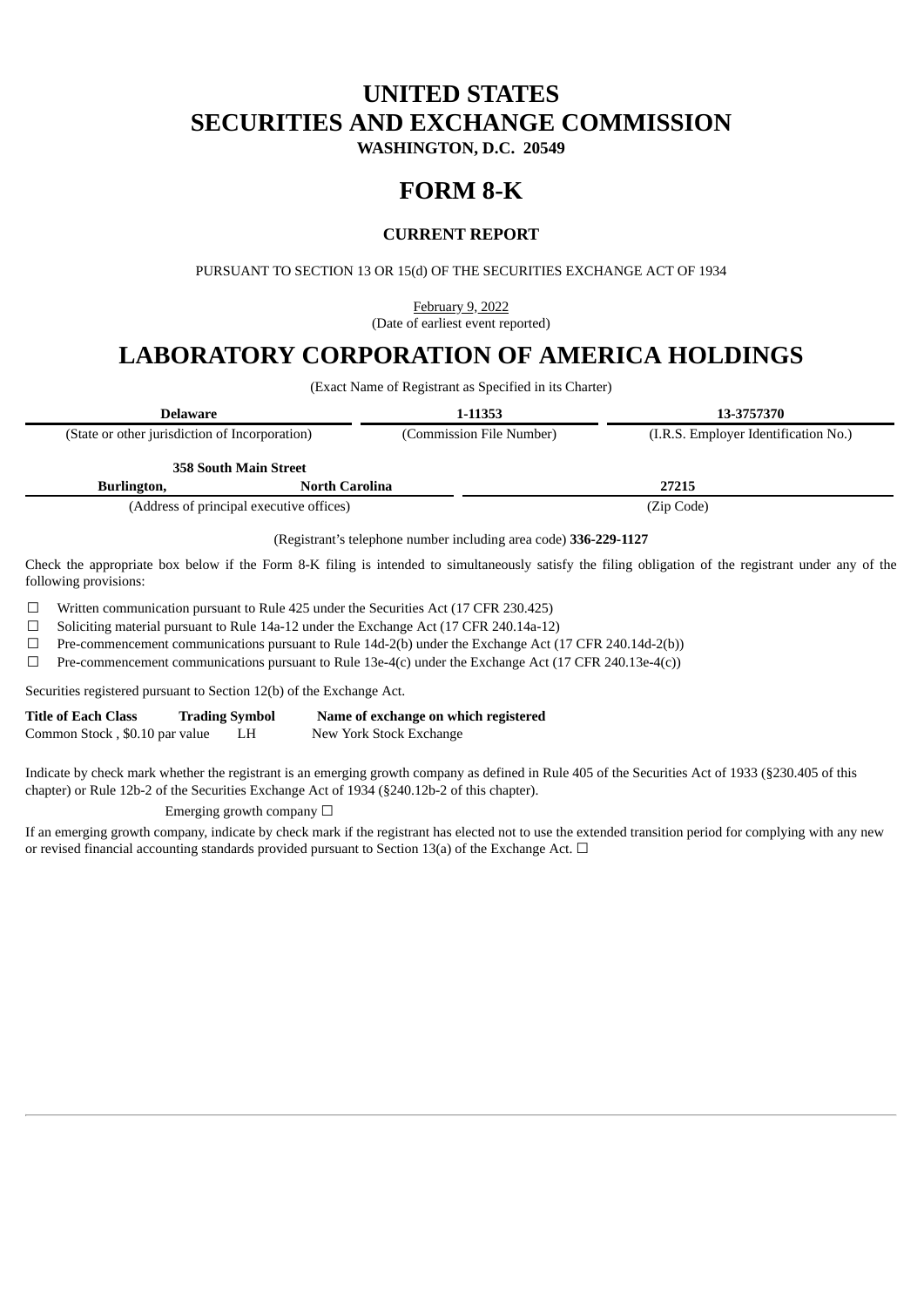### **Item 7.01 Regulation FD Disclosure**

**BURLINGTON, N.C., Feb. 9, 2022 —** Labcorp (NYSE: LH), a leading global life sciences company, today announced that it has entered into agreements to create a comprehensive strategic relationship with Ascension, one of the nation's leading Catholic and non-profit health systems. Through the expansive strategic collaboration, Labcorp will manage Ascension's hospital-based laboratories in 10 states and purchase select assets of the health system's outreach laboratory business. This long-term relationship will expand Labcorp's clinical laboratory services in several states across the country while creating opportunities to enhance care across all clinical areas.

The transactions build on Labcorp's strong track record of establishing health system relationships that foster innovation and create value for patients, clinicians and communities. The relationship allows Ascension to leverage Labcorp's scientific expertise, technology and scale in therapeutic areas such as oncology, neurology and women's health—thereby enhancing existing laboratory services and offerings. Ascension's patients and clinician network will also have access to Labcorp's leading diagnostics and at-home test collection services.

#### **Item 9.01 Financial Statements and Exhibits.**

Exhibit Exhibit Name Exhibit 99.1 Press release dated [February](#page-3-0) 9, 2022 issued by Labcorp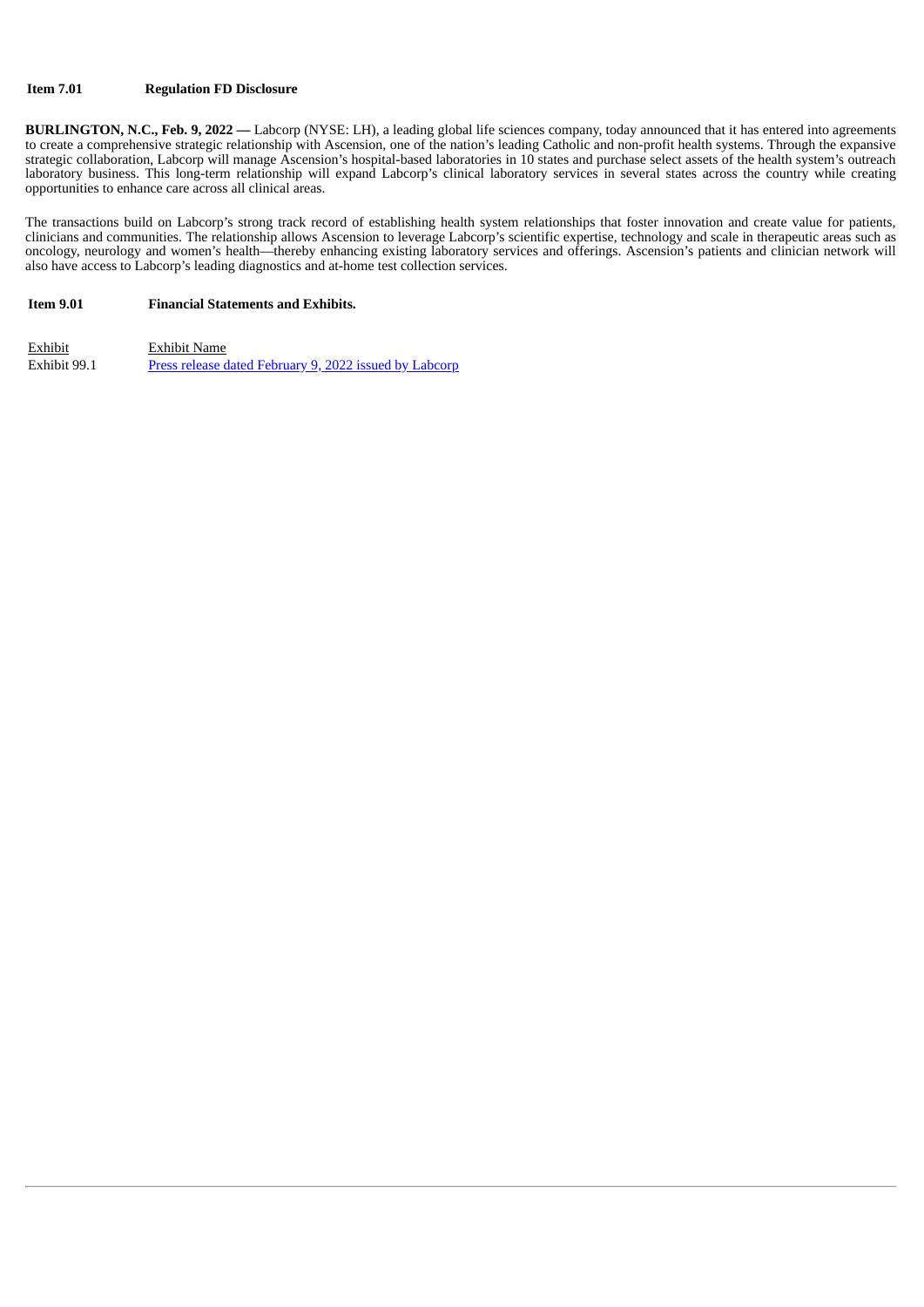### **SIGNATURES**

Pursuant to the requirements of the Securities Exchange Act of 1934, the registrant has duly caused this report to be signed on its behalf by the undersigned hereunto duly authorized.

### LABORATORY CORPORATION OF AMERICA HOLDINGS Registrant

By: /s/ SANDRA VAN DER VAART

Sandra van der Vaart Executive Vice President, Chief Legal Officer and Corporate Secretary

February 9, 2022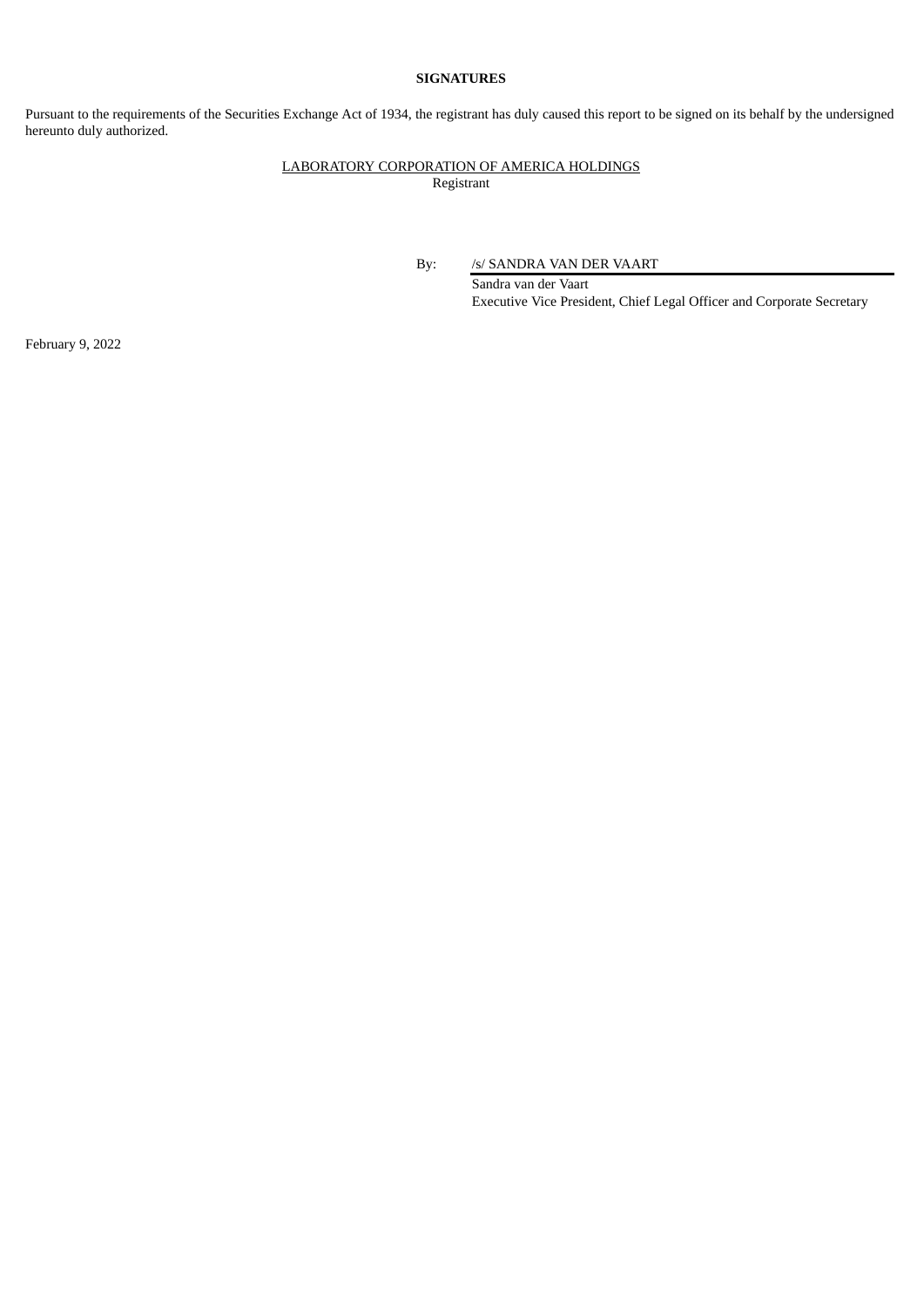<span id="page-3-0"></span>

#### *FOR IMMEDIATE RELEASE*

#### **Labcorp Contacts:**

Media: Michele Mazur — 336-436-8263 Media@Labcorp.com

Investors: Chas Cook — 336-436-5076 Investor@Labcorp.com

#### **LABCORP ENTERS COMPREHENSIVE, LONG-TERM LABORATORY RELATIONSHIP WITH ASCENSION**

#### Arrangement Includes Labcorp's Acquisition of Certain Outreach Laboratory Assets

Strategic Collaboration Expands Patient Access to Labcorp's Services, Drives Efficiencies and Advances Clinical Innovation

**BURLINGTON, N.C., Feb. 9, 2022 —** Labcorp (NYSE: LH), a leading global life sciences company, today announced that it has entered into agreements to create a comprehensive strategic relationship with Ascension, one of the nation's leading Catholic and non-profit health systems. Through the expansive strategic collaboration, Labcorp will manage Ascension's hospital-based laboratories in 10 states and purchase select assets of the health system's outreach laboratory business. This long-term relationship will expand Labcorp's clinical laboratory services in several states across the country while creating opportunities to enhance care across all clinical areas.

The transactions build on Labcorp's strong track record of establishing health system relationships that foster innovation and create value for patients, clinicians and communities. The relationship allows Ascension to leverage Labcorp's scientific expertise, technology and scale in therapeutic areas such as oncology, neurology and women's health—thereby enhancing existing laboratory services and offerings. Ascension's patients and clinician network will also have access to Labcorp's leading diagnostics and at-home test collection services.

"By connecting two mission-driven organizations delivering high-quality service and care, we can provide care teams with the information and tools needed to make the best possible decisions to improve patient outcomes," said Adam Schechter, chairman and CEO of Labcorp. "This relationship highlights Labcorp's ability to help health systems effectively manage industry-wide shifts, and offer patients expanded testing services as we work to improve health and improve lives."

The lab management arrangement will cover Ascension's hospital laboratories in Alabama, Florida, Kansas, Maryland, Michigan, New York, Oklahoma, Tennessee, Texas and Wisconsin. Additionally, Labcorp will work to improve standardization and efficiency using proprietary analytic tools and processes.

"This collaboration will allow us to continue our transformation as we find new and innovative ways to care for those that we're privileged to serve during these unprecedented times," said Joe Cacchione, M.D., executive vice president of clinical and network services at Ascension. "We will work closely with Labcorp to ensure that our patients and clinicians have a seamless experience.'

The transactions represent the national implementation of a laboratory services model that has proven successful both locally and regionally in fostering innovation and creating value for patients, providers and communities. It sets the stage for a long-term relationship designed to adapt to a changing health care environment.

Through Labcorp Drug Development, Ascension will be able to present enhanced opportunities for physicians and patients, including access to clinical trials, innovative new therapies and, where appropriate, new treatment options.

The transactions are subject to customary closing conditions and applicable regulatory approvals. Other terms of the transactions were not disclosed. The parties anticipate that the transactions will close in the first half of 2022. The organizations will work together to plan and implement a smooth, thoughtful transition that maintains continuity of